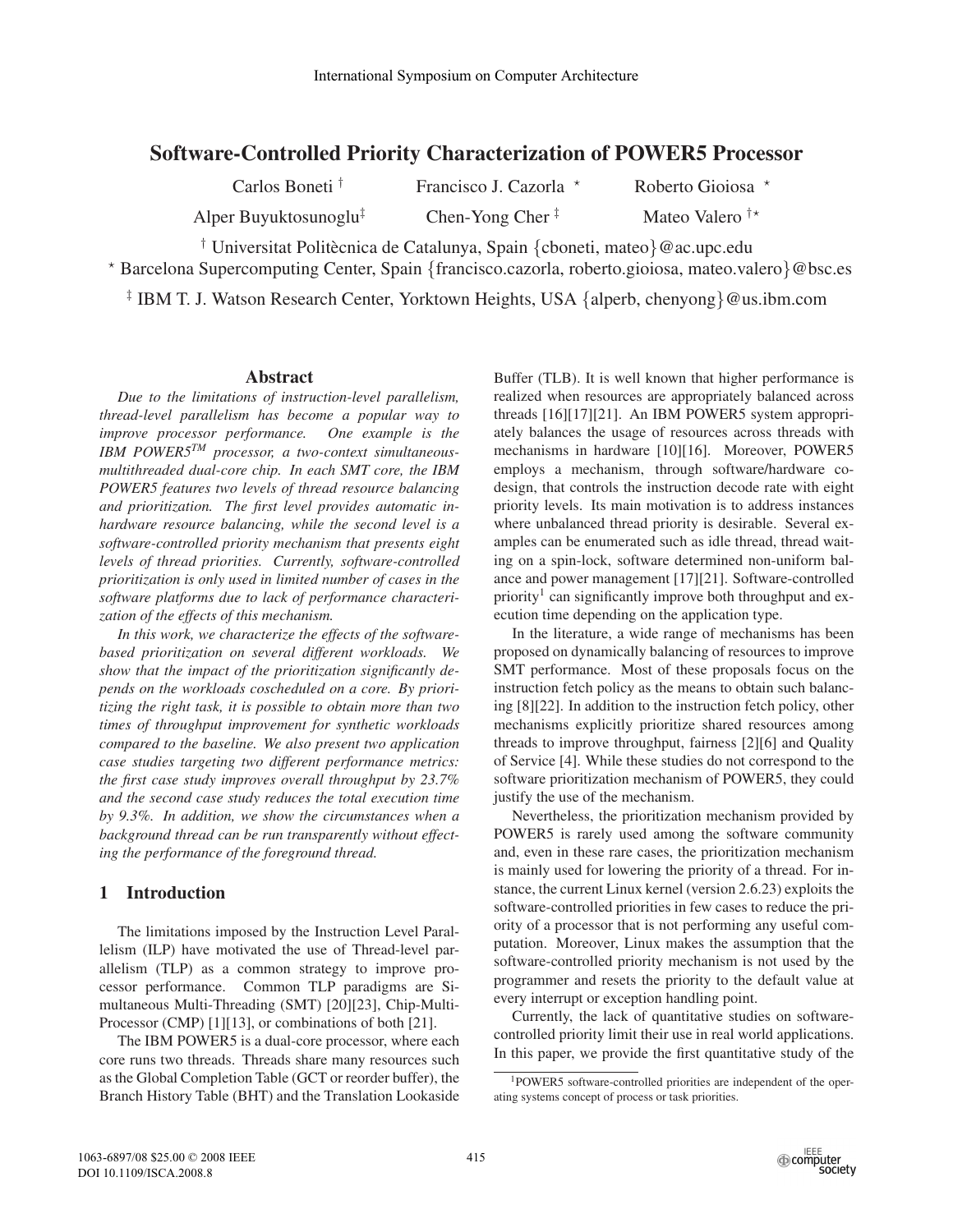POWER5 prioritization mechanism. We show that the effect of thread prioritization depends on the characteristics of a given thread and the other thread it is coscheduled with. Our results show that, if used properly, software-controlled priorities may increase overall system performance, depending on the metric of interest. Furthermore, this study helps Linux and other software communities to tune the performance of their software by exploiting the softwarecontrolled priority mechanism of the POWER5 processor.

The main contributions of this paper are:

1. We provide a detailed analysis of the effect of the POWER5 prioritization mechanism on execution time of applications with a set of selected micro-benchmarks that stress specific workload characteristics. We show that:

- Threads executing long-latency operations (i.e., threads with a lot of misses in the caches) are less effected by priorities than threads executing shortlatency operations (i.e. cpu-bound threads). For example, we observe that increasing the priority of a cpu-bound thread could reduce its execution time by 2.5x over the baseline. Increasing the priority of memory-bound threads causes an execution time reduction of 1.7x when they are run with other memory-bound threads.
- By reducing the priority of a cpu-bound thread, its performance can decrease up to 42x when running with a memory-bound thread and up to 20x when running with another cpu-bound thread. In general, improving the performance of one thread involves a higher performance loss on the other thread, sometimes by an order of magnitude. However, decreasing the priority of a long-latency thread has less effect on its execution time compared to a cpu-bound thread. For example, decreasing the priority of a memory-bound thread increases its execution time by 22x when running with another memory-bound thread, while increases less than 2.5x when running with the other benchmarks. In Section 5.3 we show how to exploit this to improve the overall performance.
- For the micro-benchmarks used in this paper, the IPC throughput of the POWER5 improves up to 2x by using software-controlled priorities.
- We also show that a thread can run transparently, with almost no impact on the performance of a higherpriority thread. In general, foreground threads with lower IPC are less sensitive to a transparent thread.

2. We present two application case studies that show how priorities in POWER5 can be used to improve two different metrics: aggregated IPC and execution time.

- In the case of a batch application where the main metric is throughput, the performance improves up to 23.7%.
- In the case of an unbalanced MPI parallel application, execution time reduces up to 9.3% by using priorities to re-balance its resources.

To our knowledge, this is the first quantitative study showing how software-controlled prioritization of POWER5 effects performance on a real system. Since other processors like the IBM POWER6<sup>TM</sup> [12] present a similar prioritization mechanism, this study can be significantly useful for the software community.

This paper is organized as follows: Section 2 presents the related work. Section 3 describes the POWER5 resource balancing in hardware and the software-controlled priority mechanisms. Section 4 presents our evaluation environment, and Section 5 shows our results and their analysis. Finally, Section 6 concludes this work.

# **2 Related Work**

In the literature a wide range of mechanisms have been proposed to prioritize the execution of a thread in a SMT processor. Many of these proposals focus on the instructionfetch policy to improve performance and fairness in SMT processors, while other focus on explicitly assigning processor resources to threads.

Instruction Fetch Policies: An instruction fetch (Ifetch) policy decides how instructions are fetched from the threads, thereby implicitly determining the way processor resources, like rename registers or issue queue entries, are allocated to the threads. Many existing fetch policies attempt to maximize throughput and fairness by reducing the priority, stalling, or flushing threads that experience long latency memory operations [2][22]. Some other fetch policies focus on reducing the effects of mis-speculation by stalling on hard-to-predict branches [18][19].

Explicit Resource Allocation: Some of the mechanisms explicitly allocate shared processor resources targeting throughput improvements [2][6]. Other resource allocation mechanisms provide better QoS guarantees for the execution time by ensuring a minimum performance for the time critical threads [3][4].

# **3 The POWER5 Processor**

IBM POWER5 [15] processor is a dual-core chip where each core runs two threads [17]. POWER5 employs two levels of control among threads, through resource balancing in hardware (Section 3.1), as well as software-controlled prioritization (Section 3.2).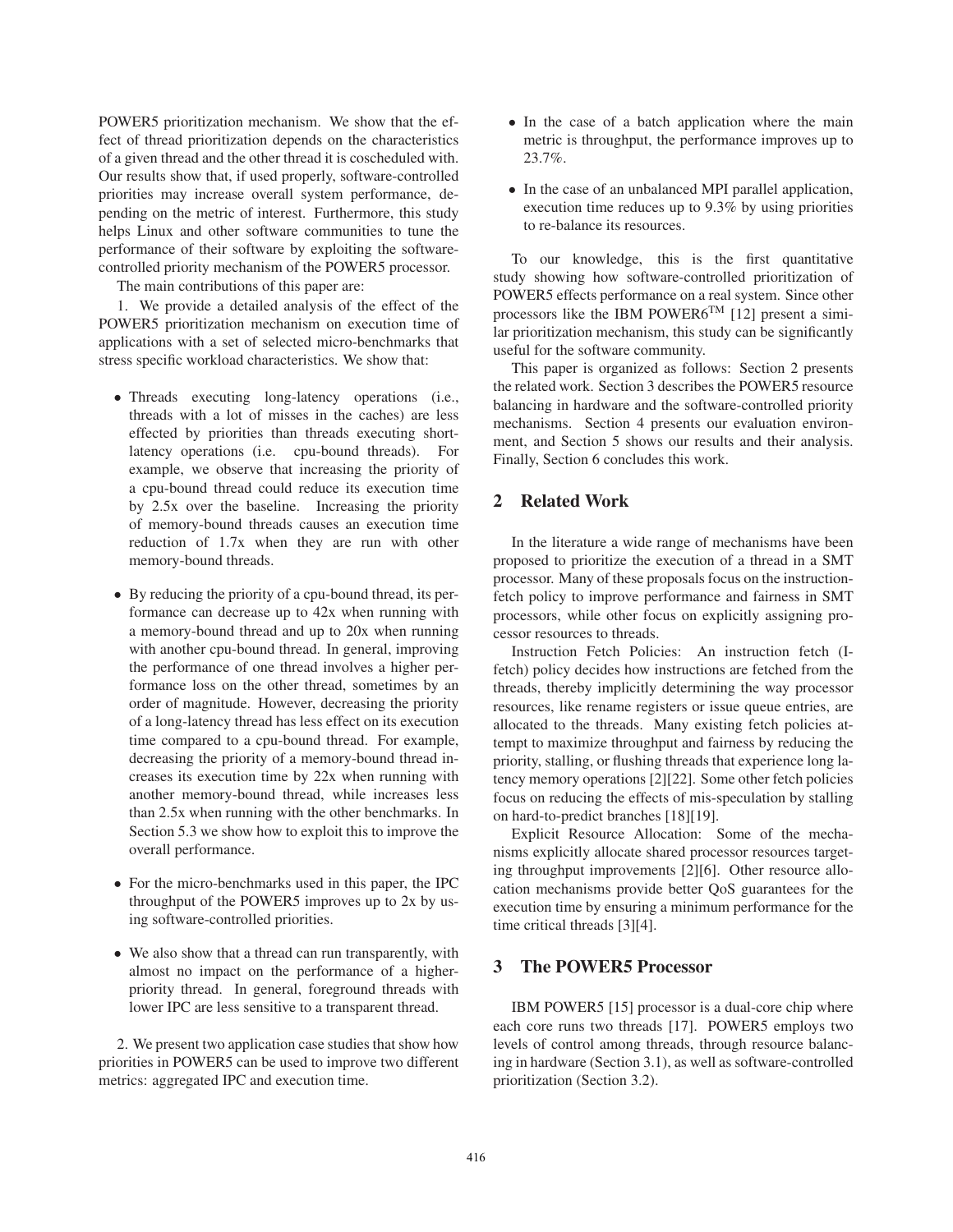## 3.1 Dynamic hardware resource balancing

POWER5 provides a dynamic resource-balancing mechanism that monitors processor resources to determine whether one thread is potentially blocking the other thread execution. Under that condition, the progress of the offending thread is throttled back, allowing the sibling thread to progress. POWER5 considers that there is an unbalanced use of resources when a thread reaches a threshold of L2 cache or TLB misses, or when a thread uses too many GCT (reorder buffer) entries.

POWER5 employs one of the following mechanisms to re-balance resources among threads: 1) It stops instruction decoding of the offending thread until the congestion clears (Stall). 2) It flushes all of the instructions of the offending thread that are waiting for dispatch and stopping the thread from decoding additional instructions until the congestion clears (Flush). Moreover, the hardware may temporarily adjust the decode rate of a thread to throttle its execution.

### 3.2 Software-controlled priorities

The number of decode cycles assigned to each thread depends on the software-controlled priority. The enforcement of these software-controlled priorities is carried by hardware in the decode stage. In general, the higher the priority, the higher the number of decode cycles assigned to the thread.

Let us assume that two threads, a primary thread (*PThread*) and a secondary thread (*SThread*), are running on one of the two cores of the POWER5 with priorities PrioP and PrioS, respectively. Based on the priorities, the decode slots are allocated using the following formula:

$$
R = 2^{|PrioP - PrioS| + 1} \tag{1}
$$

Notice that  $R$  is computed using the difference of priorities of *PThread* and *SThread*, *PrioP-PrioS*. At any given moment, the thread with higher priority receives R-1 decode slots, while the lower priority thread receives the remaining slot. For instance, assuming that *PThread* has priority 6 and *SThread* has priority 2, R would be 32, so the core decodes 31 times from *PThread* and once from *SThread* (more details on the hardware implementation are provided in [10]). The performance of the process running as *PThread* increases to the detriment of the one running as *SThread*. On the special case where both threads have the same priority,  $R = 2$ , and therefore, each thread receives one slot, alternately.

In POWER5, the software-controlled priorities range from 0 to 7, where 0 means the thread is switched off and 7 means the thread is running in Single Thread (ST) mode (i.e., the other thread is off). The supervisor or operating system can set six of the eight priorities ranging from 1 to 6, while user software can only set priority 2, 3 and 4. The Hypervisor can always use the whole range of priorities.

As described in [10] and [15], the priorities can be set by issuing an  $or$  instruction in the form of  $or X, X, X$ , where X is a specific register number. This operation only changes the thread priority and performs no other operation. If it is not supported (when running on previous POWER processors) or not permitted due to insufficient privileges, the instruction is simply treated as a nop. Table 1 shows the priorities, the privilege level required to set each priority and how to change priority using this interface.

**Table 1. Software-controlled thread priorities in the IBM POWER5 processor.**

| Priority | <b>Priority level</b> | Privilege level | or-nop inst.  |
|----------|-----------------------|-----------------|---------------|
| $\Omega$ | Thread shut off       | Hypervisor      |               |
|          | Very low              | Supervisor      | or 31, 31, 31 |
| 2        | Low                   | User/Supervisor | or $1, 1, 1$  |
| 3        | Medium-Low            | User/Supervisor | or 6,6,6      |
| 4        | Medium                | User/Supervisor | or $2, 2, 2$  |
| 5        | Medium-high           | Supervisor      | or $5, 5, 5$  |
| 6        | High                  | Supervisor      | or $3, 3, 3$  |
| 7        | Very high             | Hypervisor      | or 7,7,7      |
|          |                       |                 |               |

The behavior of the software-controlled thread prioritization mechanism is different when one of the threads has priorities 0 or 1 as shown in [10][15]. For instance, when both threads have priority one, instead of being considered as difference 0 and perform as having no prioritization, the processor runs in low-power mode, decoding only one instruction every 32 cycles.

## **4 Evaluation Methodology**

In order to explore the capabilities of the softwarecontrolled priority mechanism in the POWER5 processor, we performed a detailed set of experiments. Our approach consists of analyzing the processor as a black-box, observing how the performance of a workload changes as we increase or reduce the priority of threads.

In a SMT processor the performance of one process not only depends on the processor architecture but also on the other processes running at the same time on the same core and their specific program phases. Under such conditions, evaluating all the possible programs and all their phase combinations is simply not feasible. Moreover, when it comes to a real system evaluation, with the several layers of the running software, the OS interferences and all the asynchronous I/O services, the problem becomes even worse.

For this reason, we use a set of micro-benchmarks that stresses a particular processor characteristic. While this scenario is not typical with real applications, this is one of the best ways to understand the mechanism under evaluation. It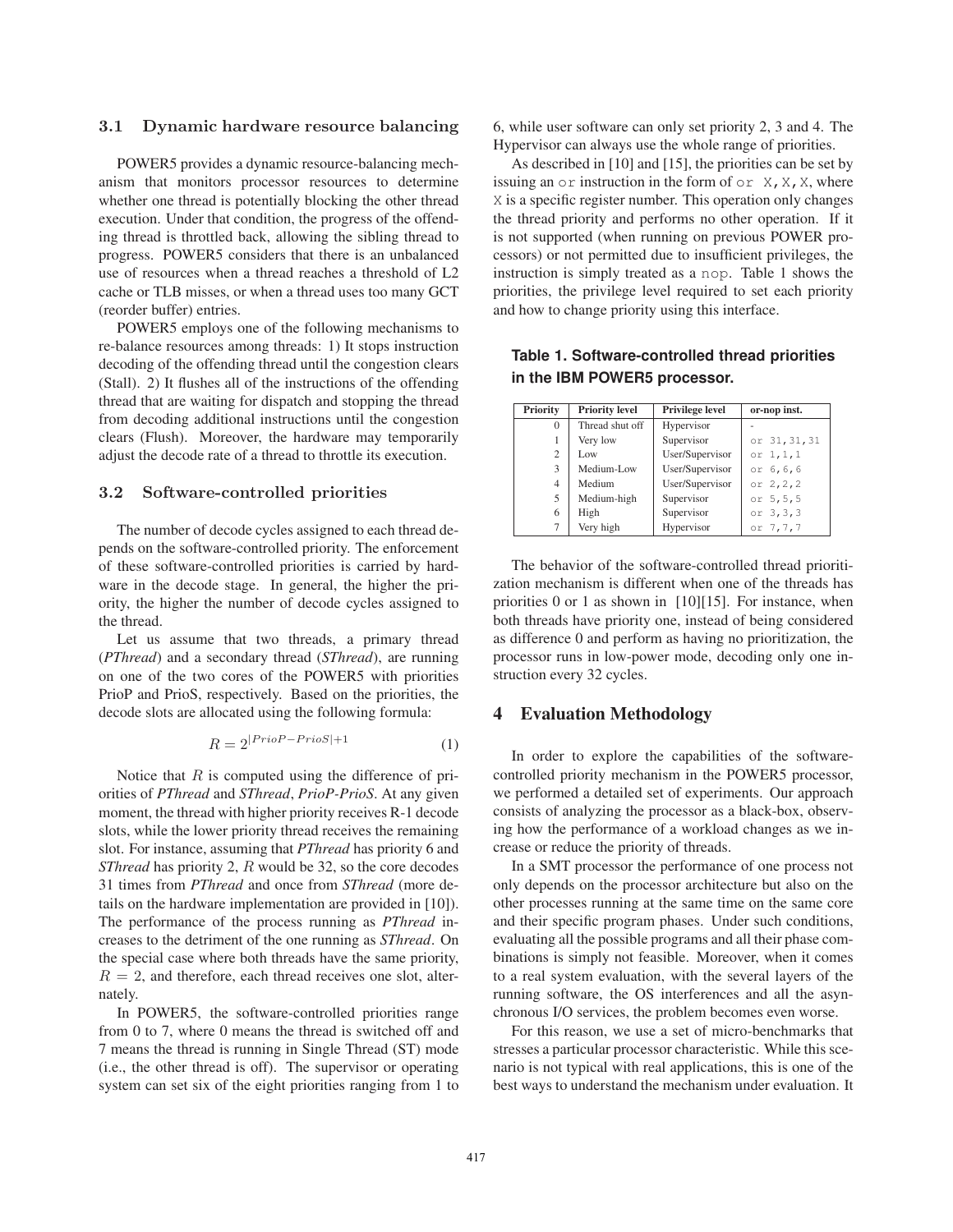

**Figure 1. Example of application of the FAME methodology. In this example Micro-Benchmark 1 takes longer than Micro-Benchmark 2.**

provides a uniform characterization based on specific program characteristics that can be mapped into real applications. With real applications it would be impossible to attribute fine-grain performance gain/loss to the prioritization mechanism due to applications own variability.

### 4.1 Running the experiments

This paper uses the FAME (FAirly MEasuring Multithreaded Architectures) methodology [24][25]. In [24] the authors state that the average accumulated IPC of a program is representative if it is similar to the IPC of that program when the workload reaches a steady state. The problem is that, as shown in [24][25], the workload has to run for a long time to reach this steady state. FAME determines how many times each benchmark in a multi-threaded workload has to be executed so that the difference between the obtained average IPC and the steady state IPC is below a particular threshold. This threshold is called MAIV (Maximum Allowable IPC Variation). The execution of the entire workload stops when all benchmarks have executed as many times as needed to accomplish a given MAIV value.

For the experimental setup and micro-benchmarks used in this paper, in order to accomplish a MAIV of 1%, each micro-benchmark must be repeated at least 10 times. In our experiments we run two workloads, hence each experiment ends when both threads re-execute at least 10 times. Note that, at this point the fastest thread might already execute more than 10 times. Figure 1 shows an example where the second benchmark is faster than the first. In this example, while the  $MB_1$  (MicroBenchmark<sub>1</sub>) executes 10 times,  $MB<sub>2</sub>$  executes 14 times. It is important to note that the execution time difference is not constant. For instance, if we change the software-controlled priorities,  $MB_2$  may execute faster or slower, and therefore we must guarantee that both threads execute a minimum number of repetitions. In our experiments, the average execution time for a thread is estimated as the total accounted execution time divided by the number of *complete* repetitions. For example, in Figure 1, the total execution time of  $MB_2$  is measured until it completes the 14th iteration and the time for the remaining incomplete iteration is discarded.

Furthermore, as previously shown [9][11], normal software environment can insert significant noise into perfor-

mance measurements. To minimize such noise, both singlethread and multithreaded experiments were performed on the second core of the POWER5. All user-land processes and interrupt requests (IRQ) were isolated on the first one, leaving the second core as free as possible from noise.

#### 4.2 Micro-benchmark

In a multi-threaded architecture, the performance of one process tightly depends on the other process that it is running with. Moreover, the effect of the software-controlled priorities depends on the characteristics of the benchmarks under study. In order to build a basic knowledge of these effects, we developed a set of 15 synthetic micro-benchmarks, each of them stressing a specific processor characteristic. This methodology allows us to isolate independent behaviors of the platform. Furthermore, micro-benchmarks provide higher flexibility due to their simplicity.

We classify the micro-benchmarks in four groups: Integer, Floating Point, Memory and Branch, as shown in Table 2. In each group, there are benchmarks with different instruction latency. For example, in the Integer group there are short (cpu int) and long (lng chain cpuint) latency operation benchmarks. In the Memory group, ldint l2 is a benchmark with all loads always hitting in second level of data cache, while ldint mem has all loads hitting in memory and, hence, missing in all cache levels. As expected, ldint 12 has higher IPC than ldint mem. In the Branch group, there are two micro-benchmarks with high (br\_hit) and low (br\_miss) hit prediction rate.

All the micro-benchmarks have the same structure. They iterate several times on their loop body and the loop body is what differentiates them. One execution of the loop body is called a micro-iteration. Table 2 shows the details of the loop body structures for the micro-benchmarks. The size of the loop body and the number of micro-iterations is specific for each benchmark. The benchmarks are compiled with the  $x \⊂>c$  compiler with  $-\theta^2$  option and their object code are verified in order to guarantee that the benchmarks retain the desired characteristics.

After the first complete set of experiments, where we ran all the possible combinations, we realized that some of the benchmarks behave equally and do not add any further insight to the analysis. Therefore, we present only the benchmarks that provide differentiation for this characterization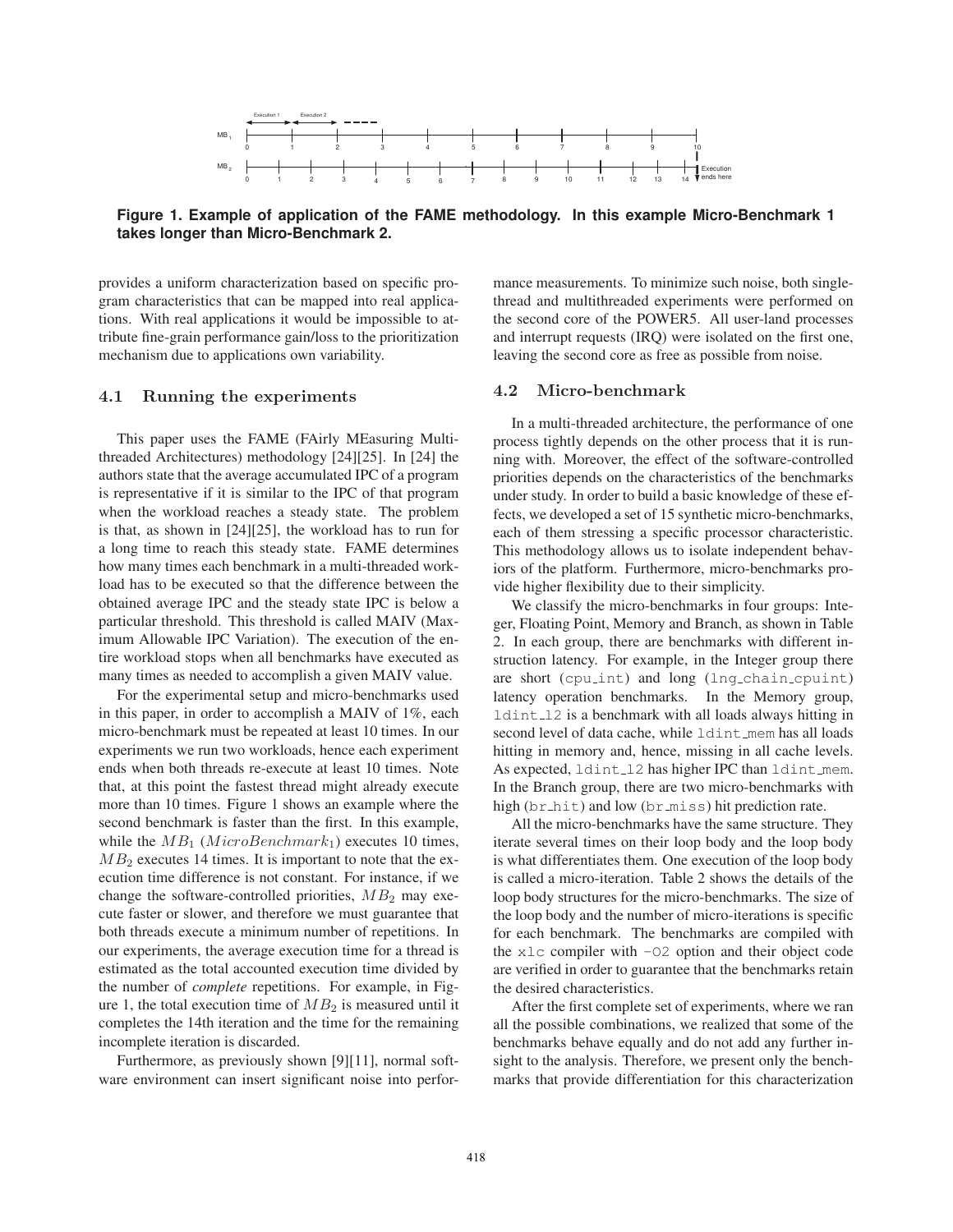| Name                   | Loop Body                                                                                             |  |  |
|------------------------|-------------------------------------------------------------------------------------------------------|--|--|
| cpu_int                | a += (iter * (iter - 1)) - $x_i$ * iter: $x_i \in \{1, 2, , 54\}$                                     |  |  |
| cpu_int_add            | a += (iter + (iterp)) - $x_i$ + iter: $x_i \in \{1, 2, , 54\}$ ; iterp = iter -1 + a                  |  |  |
| cpu_int_mul            | a = (iter * iter) * $x_i$ * iter: $x_i \in \{1, 2, , 54\}$ ;                                          |  |  |
| lng_chain_cpuint       | a += (iter * (iter - 1)) - $x_0$ * iter: $x_i \in \{1, 2, , 20\}$                                     |  |  |
|                        | b += (iter * (iter - 1)) - $x_1$ * iter + a                                                           |  |  |
|                        | a += (iter + (iter - 1)) - $x_{10}$ * j                                                               |  |  |
|                        | The cycle of instructions is repeated multiple times, for a total of 50 lines in the loop body.       |  |  |
| br_hit br_miss         | if $(a[s]=0)$ a=a+1; else a=a-1; $s \in \{1, 2, , 28\}$                                               |  |  |
|                        | a is filled with all 0's for br_hit and randomly (modulo 2) for br_miss                               |  |  |
| ldint_11<br>ldint_12   | $a[i+s] = a[i+s]+1$ ; where s is set that we always hit in the desired cache level.                   |  |  |
| ldint_13<br>ldint_mem  |                                                                                                       |  |  |
| $ldfp_11$<br>$1dfp_12$ | In the case of fp benchmarks, a is an array of floats.                                                |  |  |
| $ldfp_13$<br>ldfp_lmem |                                                                                                       |  |  |
| cpu_fp                 | a += $(\text{tmp } \star \text{ (tmp } -1.0)) - x_i \star \text{tmp} - x_i \in \{1.0, 2.0, , 54.0\}.$ |  |  |
|                        | $(float \tmp = iter * 1.0)$                                                                           |  |  |

**Table 2. Loop body of the different micro-benchmarks.**

work. For example, br hit, br miss, cpu int add, cpu int mul and cpu int behave in a very similar way. Analogously, the load-integers and load-floating-points do not significantly differ. Therefore, we present only the results for cpulint, lng chain cpuint, ldint 11, ldint l2, ldint mem and cpu fp.

# 4.3 The Linux kernel

Some of the priority levels are not available in user mode (Section 3.2). In fact, only three levels out of eight can be used by user mode applications, the others are only available to the OS or the Hypervisor. Modern Linux kernels (2.6.23) running on IBM POWER5 processors exploit software-controlled priorities in few cases such as reducing the priority of a process when it is not performing useful computation. Basically, it makes use of the thread priorities in three cases:

- The processor is spinning for a lock in kernel mode. In this case the priority of the spinning process is reduced.
- The kernel is waiting for operations to complete. For example, when the kernel requests a specific CPU to perform an operation by means of a smp\_call\_function() and it can not proceed until the operation completes. Under this condition, the priority of the thread is reduced.
- The kernel is running the idle process because there is no other process ready to run. In this case the kernel reduces the priority of the idle thread and eventually puts the core in Single Thread (ST) mode.

In all these cases the kernel reduces the priority of a processor's context and restores it to MEDIUM (4) as soon as there is some job to perform. Furthermore, since the kernel does not keep track of the actual priority, and to ensure responsiveness, it also resets the thread priority to MEDIUM

every time it enters a kernel service routine (for instance, an interrupt, an exception handler, or a system call). This is a conservative choice induced by the fact that it is not clear how and when to prioritize a processor context and what the effect of that prioritization is.

In order to explore the entire priority range, we developed a non-intrusive kernel patch which provides an interface to the user to set all the possible priorities available in kernel mode:

- We make priority 1 to 6 available to the user. As mentioned in Section 3.2, only three of the priorities (4, 3, 2) are directly available to the user. Without our kernel patch, any attempt to use other priorities result in a nop operation. Priority 0 and 7 (context off and single thread mode, respectively) are also available to the user through a Hypervisor call.
- We remove the use of software-controlled priorities inside the Linux kernel, otherwise the experiments would be effected by unpredictable priority changes.
- Finally, we provide an interface through the /sys pseudo file system which allows user applications to change their priority.

# **5 Analysis of the Results**

In this section, we show to what extent the prioritization mechanism of POWER5 effects the execution of a given thread and the trade-off between prioritization and throughput.

The following sections use the same terminology as Section 3.2. We call the first thread in the pair the "Primary Thread", or *PThread*, and the second thread the "Secondary Thread" or *SThread*. The term PrioP refers to priority of the primary thread, while PrioS refers to the priority of the secondary thread. The priority difference (often expressed as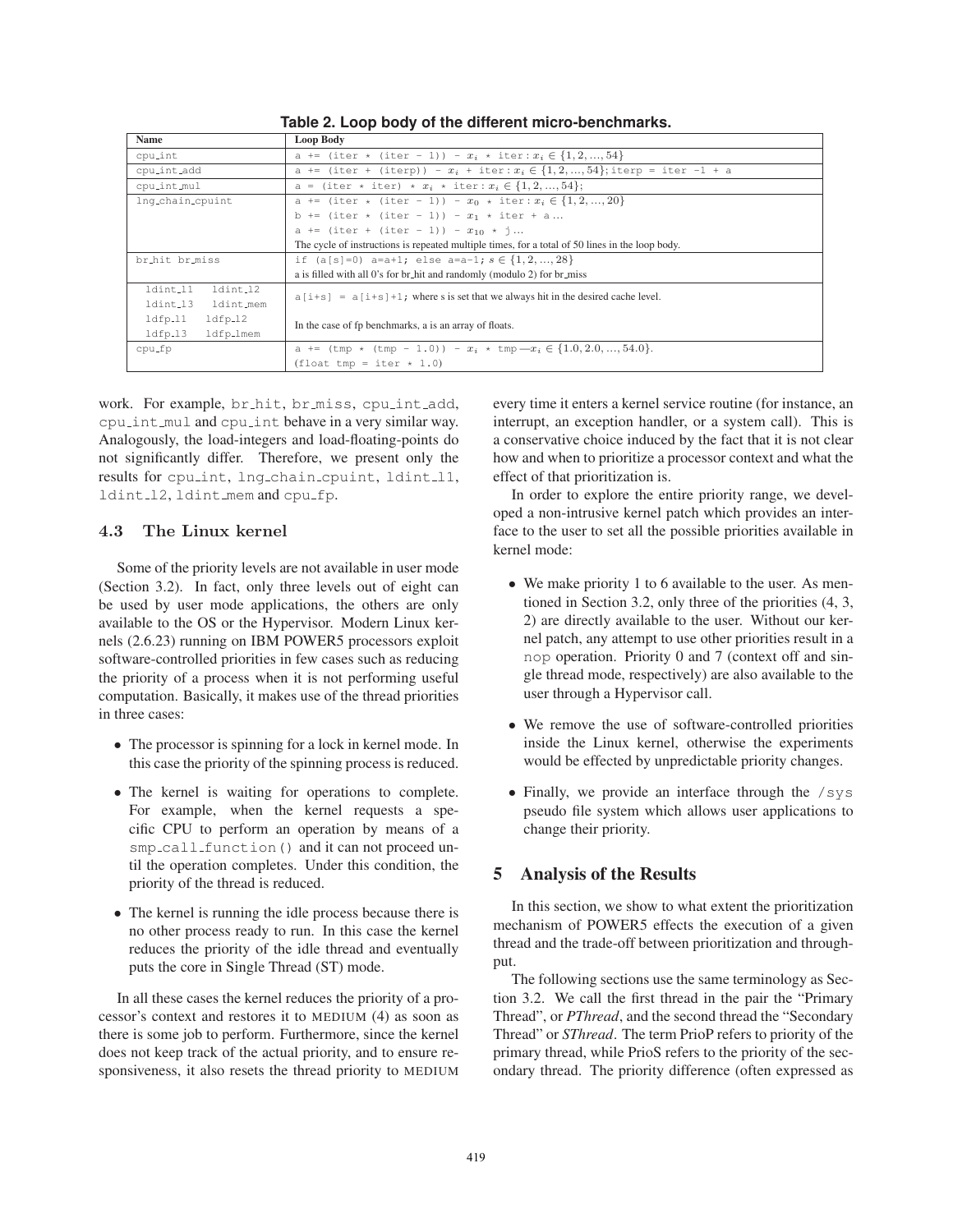**Table 3. IPC of micro-benchmarks in ST mode and in SMT with priorities (4,4).** *pt* **stands for** *PThread* **and** *tt* **for total IPC.**

| Micro            |           | IPC in SMT $(4,4)$ |          |      |         |      |           |      |         |      |        |      |                  |
|------------------|-----------|--------------------|----------|------|---------|------|-----------|------|---------|------|--------|------|------------------|
| benchmark        | IPC       |                    | ldint_11 |      | dint_12 |      | ldint_mem |      | cpulint |      | cpu_fp |      | lng_chain_cpuint |
|                  | <b>ST</b> | pt                 | tt       | pt   | tt      | pt   | tt        | pt   | tt      | pt   | tt     | pt   | tt               |
| ldint_11         | 2.29      | 1.15               | 2.31     | 0.60 | 0.87    | 0.79 | 0.81      | 0.73 | 1.57    | 0.77 | 1.18   | 0.42 | 0.91             |
| ldint_12         | 0.27      | 0.27               | 0.87     | 0.11 | 0.22    | 0.17 | 0.19      | 0.27 | 0.87    | 0.25 | 0.65   | 0.27 | 0.72             |
| ldint_mem        | 0.02      | 0.02               | 0.81     | 0.02 | 0.19    | 0.01 | 0.02      | 0.02 | 0.90    | 0.02 | 0.39   | 0.02 | 0.48             |
| cpu_int          | 1.14      | 0.84               | 1.57     | 0.59 | 0.87    | 0.88 | 0.90      | 0.61 | 1.22    | 0.65 | 1.06   | 0.43 | 0.86             |
| cpu_fp           | 0.41      | 0.41               | 1.18     | 0.39 | 0.65    | 0.37 | 0.39      | 0.40 | 1.06    | 0.36 | 0.72   | 0.37 | 0.85             |
| lng_chain_cpuint | 0.51      | 0.49               | 0.91     | 0.45 | 0.73    | 0.47 | 0.48      | 0.43 | 0.86    | 0.48 | 0.85   | 0.42 | 0.85             |

PrioP −PrioS) can be positive in which case the *PThread* has higher priority than the *SThread* or negative where the *SThread* has higher priority. The results are normalized to the default case with priorities (4,4).

Table 3 presents the IPC values in single thread mode as well as in SMT mode with priorities (4,4). For each row, the column *pt* shows the IPC of the primary thread and *tt* shows the total IPC. For example, the second row presents the case where  $ldint_12$  is the primary thread. The IPC ST column shows its single thread IPC value (0.27). The third column present its IPC when running with  $ldint11$ (0.27) and the fourth column shows the combined IPC of ldint l1 and ldint l2 when running together (0.87).

In the Sections 5.1 and 5.2 we discuss about the effects of negative and positive prioritization. This effect is not symmetric as it follows the formula 1. For instance, at priority +4 a thread receive 31 of each 32 decode slots, which represents an increase of 93.75% of the resources when compared to the baseline, where a thread receives half of the resources. However, at priority -4, a thread receives only one out of 32 decode slots, which represents 16 times less resources.

On the Figures 2 and 3, the results represent the relative performance of the primary thread shown in the graph's caption when coscheduled with each one of the other benchmarks in the legend. The results are a factor of the baseline case with no prioritization.

## 5.1 Effect of Positive Priorities

In this section, we analyze the performance improvement of the *PThread* with different *SThreads* using positive priorities (*PrioP* > *PrioS*). Figure 2 shows the performance improvement of the *PThread* as its priority increases with respect to the *SThread*. For example, Figure 2 (c) shows the results when we run cpu int as *PThread*.

In general, the threads that have low IPC and are not memory-bound, such as lng chain cpuint and cpu<sub>-fp</sub>, benefit less from having high priorities. Memorybound benchmarks, such as ldint 12 and ldint mem, benefit from the prioritization mechanism when they run with another memory-bound thread. This improves

performance up to 240% for ldint l2 and 70% for ldint mem. On the other hand, high IPC threads, like cpu int and ldint l1 are very sensitive to the prioritization as they can benefit from the additional hardware resources. Therefore, their prioritization usually improves the total throughput and increases their performance.

The results show that the memory-bound benchmarks are also effected by the POWER5 prioritization mechanism, when competing with other benchmarks of similar requirements. They are less sensitive than the purely cpu-bound benchmarks, and they only benefit from an increased priority when co-scheduled with other memory-bound benchmarks. As a rule of thumb, memory-bound benchmarks should not be prioritized except when running with other memory-bound benchmark. Section 5.3 shows that prioritizing these workloads is often in detriment of the overall system performance.

In addition, a priority difference of +2 usually represents a point of relative saturation, where most of the benchmarks reach at least 95% of their maximum performance. The memory-bound benchmarks represent an exception to this rule, where the largest performance increase occurs from a priority difference of +2 to +3.

### 5.2 Effect of Negative Priorities

In this section, we present the effects of the negative priorities (*PrioP* < *PrioS*) on the micro-benchmarks. Figures 3 (a) to (e) show that setting negative priorities heavily impacts the performance of all micro-benchmarks except for ldint mem. The effect of the negative priorities on the performance is much higher than the effect of the positive priorities. While using positive priorities could improve performance up to four times, negative priorities can degrade performance by more than forty times.

Figure 3 (f) presents that ldint mem is insensitive to low priorities in all cases other than running with another thread of ldint mem. In general, a thread presenting high latency memory operation, long dependency chains or slow complex operations is less effected by a priority reduction.

Memory-bound benchmarks are the ones that impact the other threads the most. They also present clear steps of per-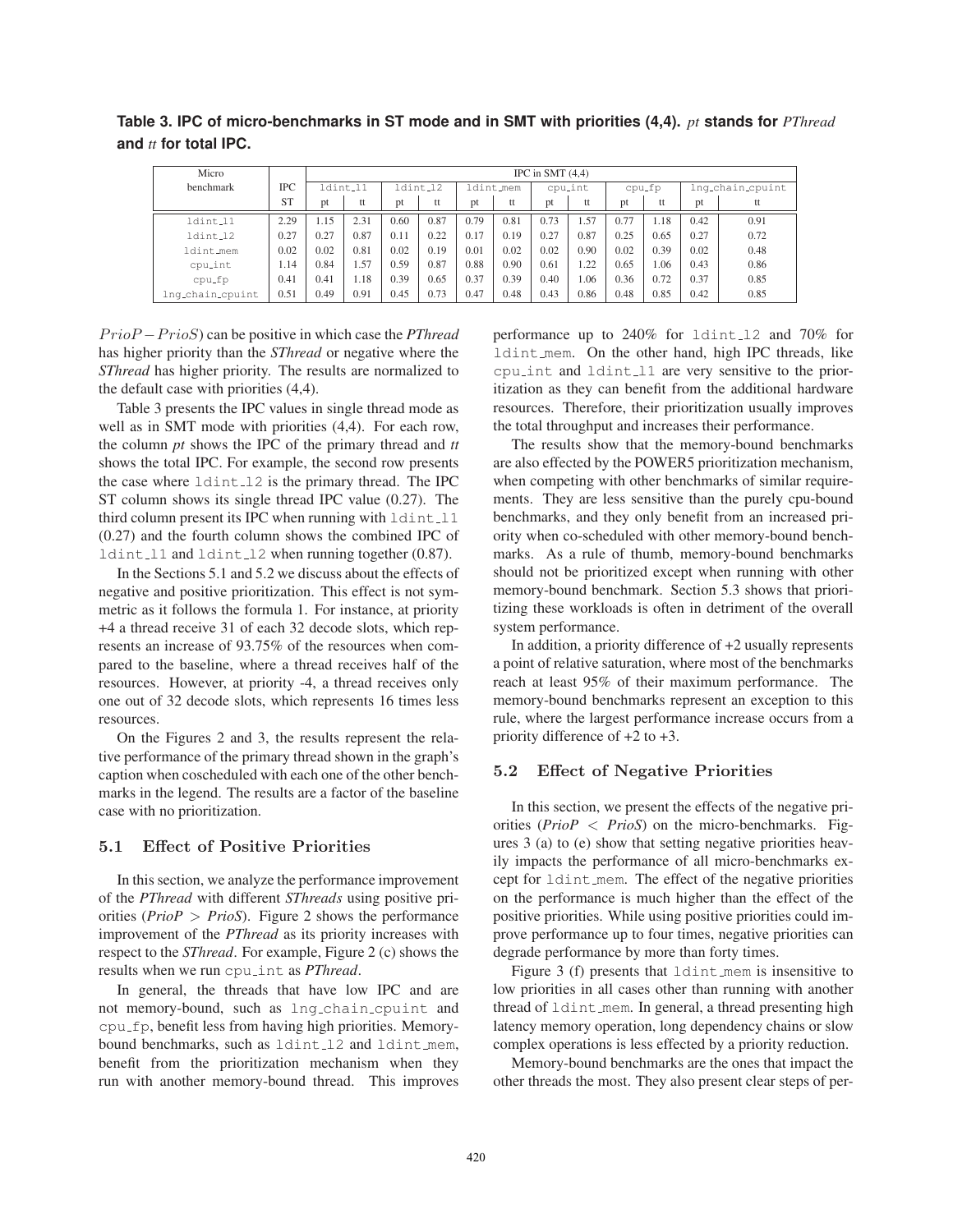

Figure 2. Performance improvement of the PThread as its priority increases with respect to the SThread. Note the different scale for ldint\_11.

formance impact when the priority difference changes from -2 to -3, and from -4 to -5. The priority difference of -5 is extreme since the PThread obtains only the left-overs from the memory thread. In general, a priority difference like -5 should only be used for a transparent background thread in which the performance is not important.

While priority difference of  $+2$  usually yields close to the maximum performance, priority -3 results in a clear delta on performance loss. For memory-bound threads, there is no significant performance variation from 0 to -2. Considering that priority difference  $+2$ , most of the high IPC threads reach 95% of their maximum performance, this suggests that priority differences larger than +/-2 should normally be avoided. Section 5.3 shows the additional throughput that

can be obtained based on this conclusion.

#### 5.3 **Optimizing IPC Throughput**

POWER5 employs several hardware mechanisms to improve the global throughput, like stalling the decode of the low IPC tasks or flushing the dispatch of threads that would otherwise decrease the overall performance of the system. The POWER5 built-in resource balancing mechanism is effective in most cases where changing the thread's priorities negatively impact the total throughput.

Even though the baseline is effective, Figure 4 shows several cases where the total throughput can be improved up to two times or more. This comes at the expense of severe slowdown of the low priority thread, espe-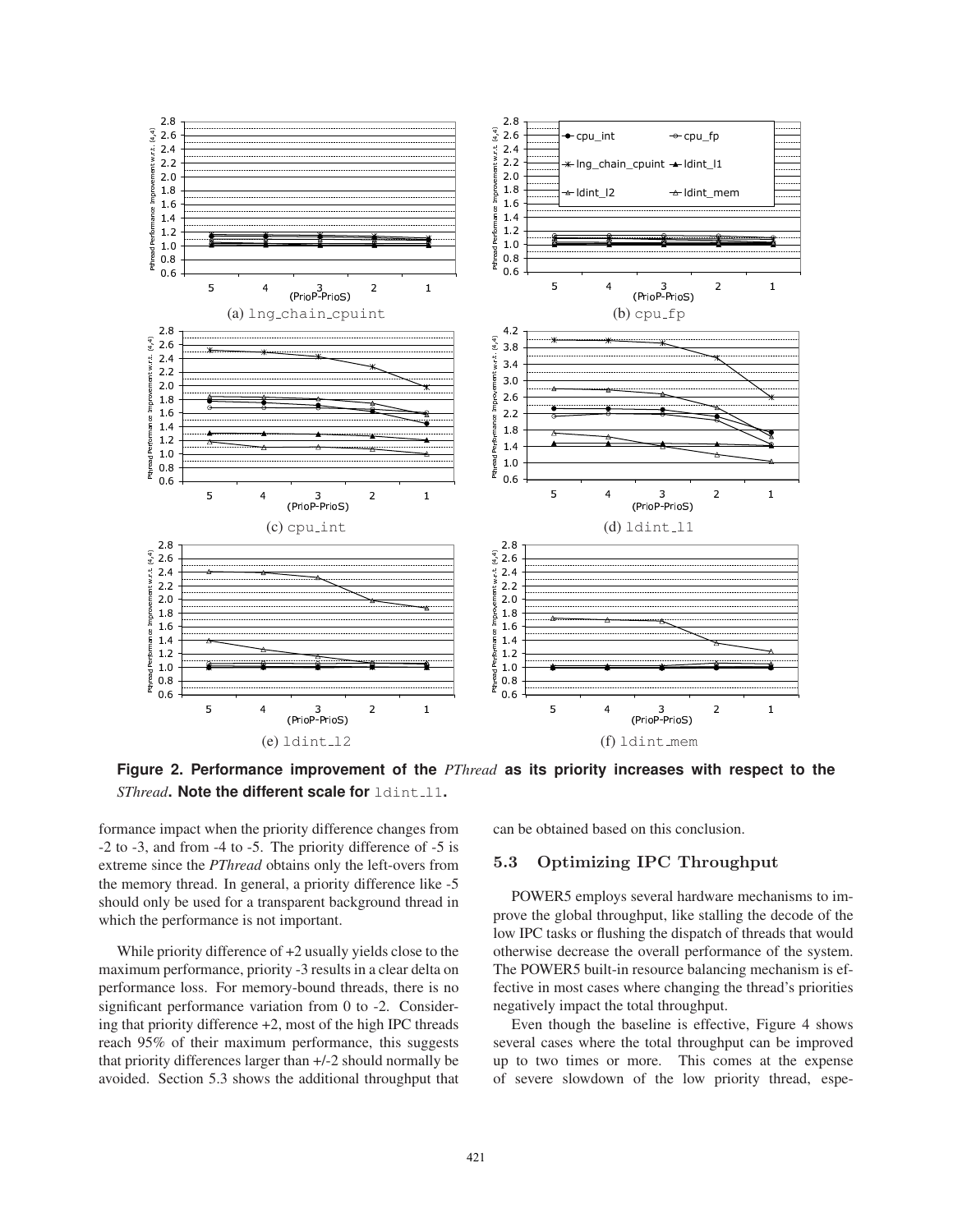

Figure 3. Performance degradation of the PThread as its priority decreases with respect to the SThread.

cially when the low priority thread has low IPC such as Ing\_chain\_cpuint. These cases can be exploited for systems where total throughput is the main goal and where the low IPC thread can actually afford the slowdown.

Furthermore, while the performance for the cpu-bound benchmarks increase with their priority, the performance of a memory benchmark remains relatively constant. Using the prioritization mechanism for this combination yields, almost always, significant throughput improvement. In general, we obtain an IPC throughput improvement when we increase the priority of the higher IPC thread in the pair.

## 5.3.1 Case Study

In order to verify whether our findings can be applied to real workloads, this section shows how software-controlled prioritization can improve total IPC. We analyze the behavior

of two pairs of SPEC CPU 2000 and 2006 benchmarks [14]. The first one is composed of 464.h264ref (from now on referred as  $h264ref$ ) and  $429.mcf$  (from now on referred as *mcf*). The second pair is composed of 173,*applu* (from now on referred as *applu*) and 183.equake (from now on referred as *equake*). We take as the baseline the scenario where they run side by side, on different contexts of the same core, without any type of software-controlled prioritization (i.e., with the same priority). The experiments follow the FAME methodology.

When running with the default priorities  $(4,4)$ ,  $h264ref$ has an IPC of 0.920 and takes about 3254 seconds to complete, and *mcf* takes 1848 seconds and reaches an IPC of 0.144. The total IPC for this configuration is 1.064. Figure  $5$  (a) shows the performance of both benchmarks as we increase the priority of h264ref. We can see that, until prior-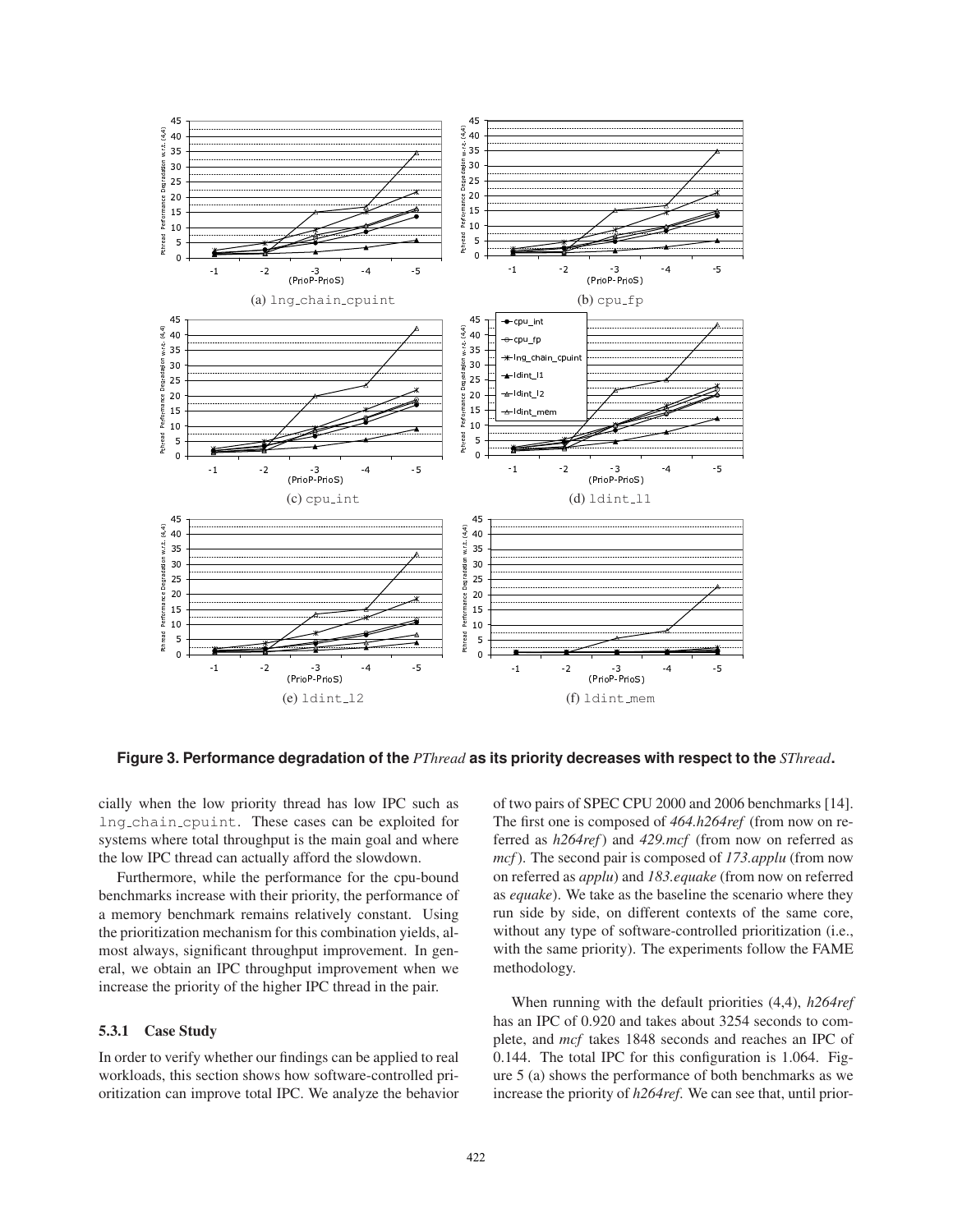

Figure 4. Throughput w.r.t. execution (4,4). The legend shows the single-thread IPC of benchmarks.

ity difference  $+2$ , the performance of the *mcf* is reduced by 13.2%, while h264ref gains 10.4%. While the gain and the loss are very similar in performance, the overall throughput increases by 7.2%. Further increase in the throughput is possible by degrading low IPC benchmark. The peak IPC is reached when mcf runs 32% slower and h264ref runs 38% faster than the base case with default priorities. In this case, the overall system performance increases by 23.7%.

For the second pair, with the default priorities, *applu* has an IPC of 0.500 and completes in 240 seconds. equake takes 74 seconds and has an IPC of 0.140. Together, they reach a total IPC of  $0.630$  (Figure 5 (b)). In this case, the peak combined IPC is obtained when *applu* receives priority  $+5$ . It represents a 14% of improvement when compared to the default case.

#### Optimizing execution time  $5.4$

The highest throughput does not always directly translate into the shortest execution time of a whole application [5]. Most of the parallel applications have synchronization points where all the tasks must complete some amount of work in order to continue. Load balancing in parallel application is a hard problem since it is rarely the case where the synchronized tasks finish perfectly at the same time. In other words, usually a task has to wait for other tasks to complete. This could clearly delay the progress of the whole program.

## 5.4.1 Case Study

In this section we present an example where we are able to improve the overall application execution time by using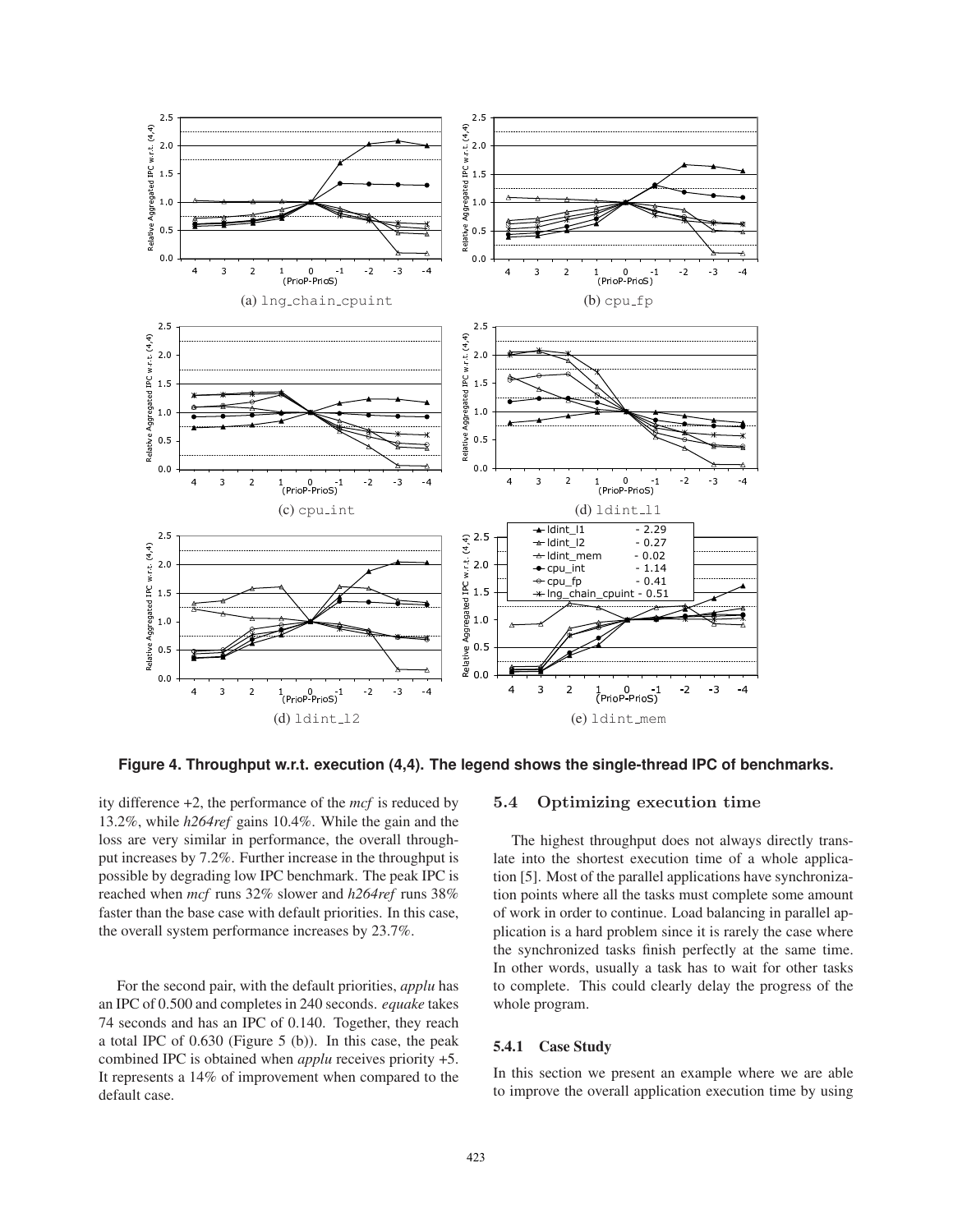

**Figure 5. Total IPCs with increasing priorities**

the prioritization mechanism. In this example, we apply a LU matrix decomposition over a set of results produced by a Fast Fourier Transformation (FFT) for a given spectral analysis problem. One possible organization of the problem would create a software pipeline where one thread runs the Fast Fourier Transformation, producing the results that will be consumed by the second thread on the next iteration, by applying LU over parts of this output.

|            | Table 4. Execution time, in seconds, of FFT |  |  |  |
|------------|---------------------------------------------|--|--|--|
| and $LU$ . |                                             |  |  |  |

| Priority      | Priority   | FFT exec. | LU exec. | Iteration exec. |
|---------------|------------|-----------|----------|-----------------|
|               | Difference | time      | time     | time            |
| single-thread |            | 1.86      |          |                 |
| mode          |            |           | 0.26     | 2.12            |
| 4,4           |            | 2.05      | 0.42     | 2.05            |
| 5,4           | $+1$       | 2.02      | 0.48     | 2.02            |
| 6,4           | $+2$       | 1.91      | 0.64     | 1.91            |
| 6,3           | $+3$       | 1.87      | 2.33     | 2.33            |

In our measurement, the FFT takes for 1.86 seconds in single-thread mode, and the LU takes 0.26 seconds to process its part of the problem. In single-thread mode, the processor would first execute the FFT and then the LU, thus, each iteration would require 2.12 seconds to complete. In the multi-threaded scenario, there is only FFT running in the first iteration to produce the first input of the LU. On the remaining iterations, both threads would be running in parallel and the execution time of an iteration would be the execution time of the longest thread. As we can see on the Table 4, when run together in SMT mode, the FFT takes 2.05 seconds and the LU decomposition takes 0.42 seconds. The LU thread would waste 1.63 seconds waiting for the other task to complete. Using the prioritization mechanism, we could increase the priority of FFT so it executes faster, reducing the unbalance.

Table 4 shows that the best case consists of running with a priority pair (6,4), which yields an iteration execution time of 1.91 seconds. Effectively this represents a 10% improvement when compared to the execution time in single thread mode (where it would be necessary to run the FFT followed by LU) and 9.3% of improvement over the default priorities. On the other hand, by applying too much prioritization, it's possible to inverse the unbalance, which normally represents a performance loss (priority (6,3)).

#### 5.5 Transparent execution

Dorai and Yeung [7] propose transparent threads, which is a mechanism that allows background threads to use resources that a foreground thread does not require for running at almost full speed. In POWER5 this is implemented by setting the priority of the "background" thread to 1 [10].

Figure 6 shows the effect of background threads over foreground threads when a foreground thread runs with priority 6 (Figure 6 (a)) and with priority 5 (Figure 6 (b)). We observe that the most effected threads are  $ldint_1,$ cpu int and ldint l2, when they are running with a memory-bound background thread.

Figure 6(c) presents the maximum effect that a background thread causes on the other foreground threads (ldint l2, cpu fp, and lng chain cpuint) as we reduce its priority from 6 to 2. In the figure, the different foreground threads run with ldint mem in background as it proved to be the worst case for all combinations.

For cpu\_fp and lng\_chain\_cpuint the effect of the background thread increases linearly as we reduce the priority from 6 to 2 until about 10% of their ST performance. This is not the case for ldint mem that suffers a sudden increment when its priority is 3 or 2. In the chart, the label 'ld int mem 2' represents the performance of the ldint mem when it runs as a foreground thread and the ldint mem is not the background thread. The graph shows that the effect that any other micro-benchmark causes on ldint mem is about 7%. We can conclude that, unless running with another copy of itself, ldint mem can al-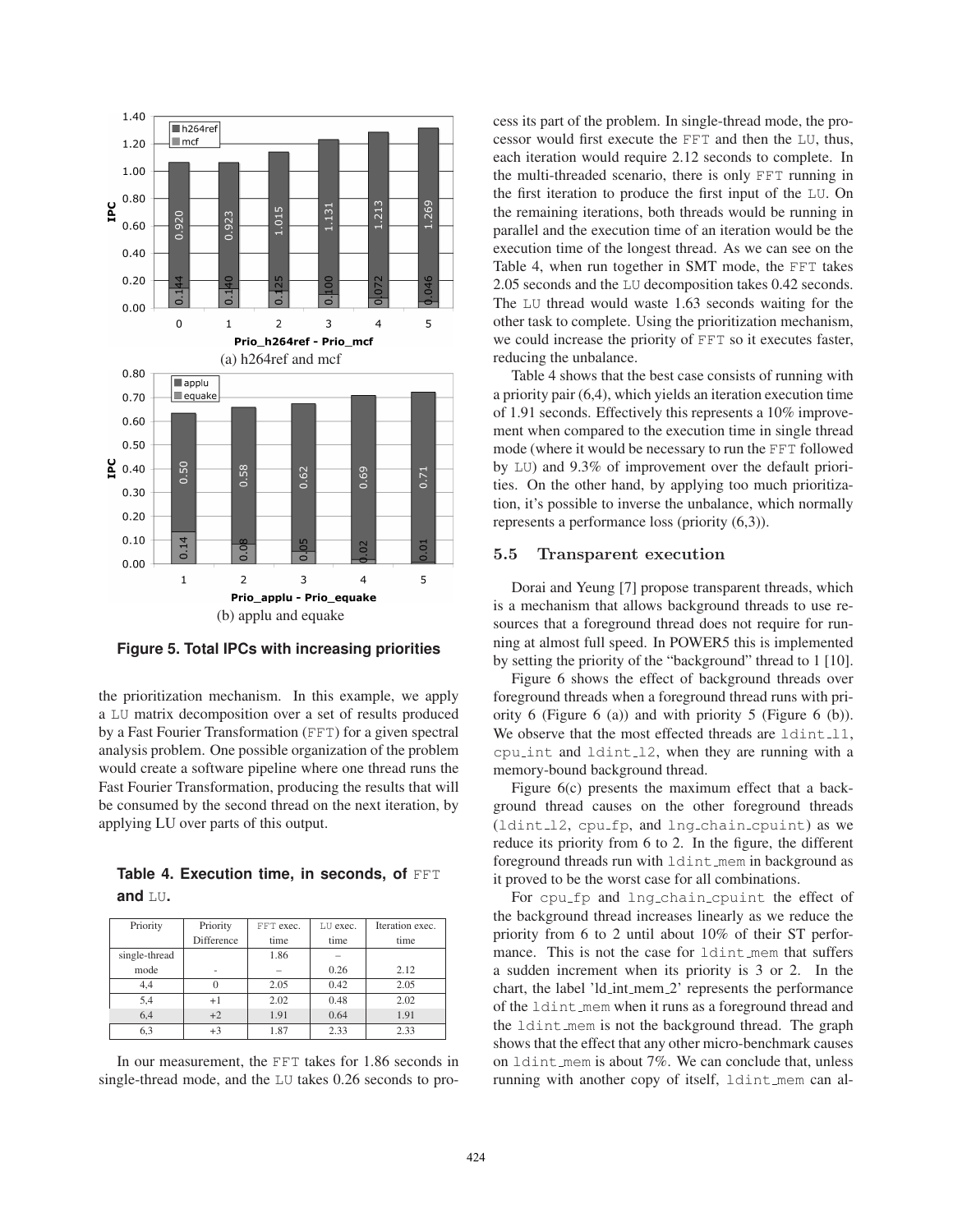

Figure 6. Primary thread Execution Time with respect to Single-Thread when SThread has priority 1

ways run as foreground thread without much performance degradation.

Finally, Figure  $6(d)$  shows the performance of the background threads. Each point represents the average for all background threads: for example, the point  $1$ dint\_mem  $(6,1)$  represents the average performance of the background thread in the experiments (ldint\_mem,  $c$ pu<sub>-</sub>int), (ldint\_mem, cpu\_fp), (ldint\_mem, Ing\_chain\_cpuint), (ldint\_mem, ldint\_11), and  $1$ dint\_mem,  $1$ dint\_mem) using priorities  $(6,1)$ . We can observe that in the worst performance degradation case (under  $10\%$ ) for  $cpu\_fp$ , the background threads obtain an IPC of 0.23. For the lng-chain-cpuint benchmark this IPC is 0.15.

In general, we can establish that the high-latency threads are the best candidates for foreground thread and the worst background thread. They suffer little impact from a background thread, but heavily effect the performance when running in background. Furthermore, threads with very high performance easily get effected by other threads (see  $ldint_1$  on Figure 6 (a)). They may not be suitable to run with a background thread.

#### 6 **Conclusions**

The IBM POWER5 processor presents two levels of thread prioritization: the first level provides dynamic pri-

oritization through hardware, while the second level is a software-controlled priority mechanism that allows a thread to specify a priority value from 0 to 7. Currently, this mechanism is only used in few cases in the software platforms even if it can provide significant improvements on several metrics. We argue that it is mainly due to the fact that there are no previous works aimed at the characterization of the effects of this mechanism.

In this paper we perform an in-depth evaluation of the effects of the software-controlled prioritization mechanism over a set of synthetic micro-benchmarks, specially designed to stress specific processor characteristics. We present the following conclusions from our microbenchmarks. First, workloads presenting a large amount of long-latency operations are less influenced by priorities then the ones executing low-latency operations (i.e., integer arithmetic). Second, it is possible, by using the prioritization mechanism, to improve the overall throughput up to two times, in very special cases. However, those extreme improvements often imply drastic reduction of the low IPC thread's performance. On less extreme cases, it is possible to improve the throughput by 40%. And third, we show that, instead of using the full spectrum of priorities, only priorities up to  $+/-2$  should be used, while "extreme" priorities should be used only when the performance of one of the two threads is not important.

In addition, we present three case studies where priori-